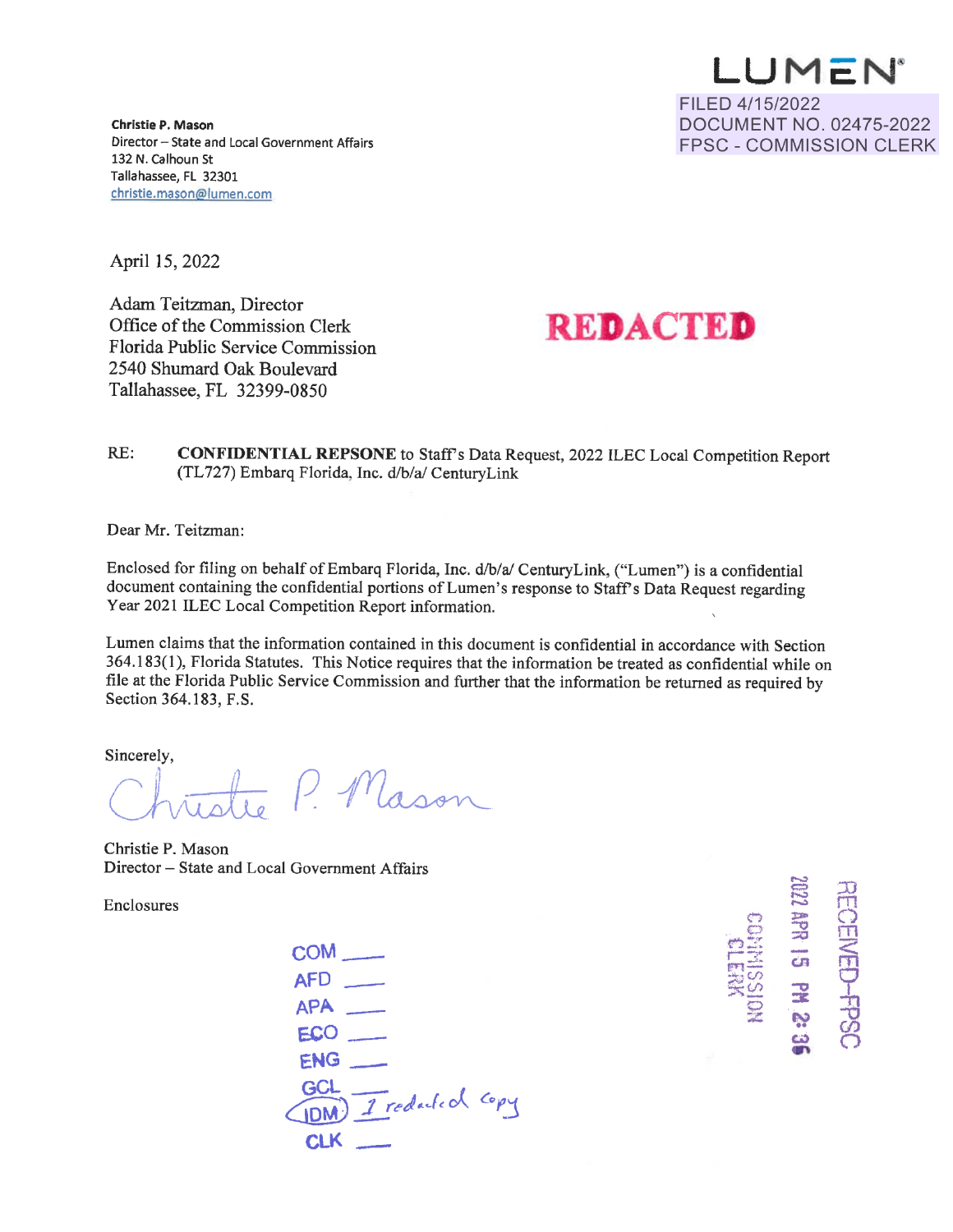## 2022 Incumbent Local Exchange Carrier (ILEC) Questionnaire

*(Due* by *April 15, 2022)1* 

Company Code: **TL7272** Stock Symbol: **LUMN** 

| Company Name: Embarg Florida, Inc. d/b/a CenturyLink                  |
|-----------------------------------------------------------------------|
| Contact name & title: Christie Mason - Director of Government Affairs |
| Telephone number: 850-599-1073                                        |
| E-mail address: christie.a.pontis@lumen.com                           |

1. Please provide a copy of the Form 477 you filed with the FCC with data as of **December 31, 2021.** 

### **CONFIDENTIAL response filed with the Commission Clerk's Office under Claim of Confidentiality, containing the FCC Form** 477 **filing for this entity.**

2. What percentage of your Florida residential and business customers purchase bundled offerings (i.e. voice service packaged with additional services such as internet or video service)? Please provide the percentage below. Do not include bundles of telecom-only services. If you do not offer bundled services, indicate "not applicable."

Residential  $\blacksquare$  Business  $\blacksquare$  Not applicable

3. What services, other than local service, does your company currently provide in Florida? Please check all that apply.

| $X$ Private line/special access     | Wholesale loops                     |
|-------------------------------------|-------------------------------------|
| VoIP                                | Fiber or copper based video service |
| $\underline{X}$ Wholesale transport | Cable television                    |
| Interexchange service               | Satellite television                |
| Cellular/wireless service           | <b>Broadband Internet access</b>    |
| <b>Other</b>                        |                                     |

4. Please provide any comments, suggestions or information you believe will assist staff in evaluating and reporting on the development of local exchange competition in Florida. We would appreciate any comments or information on intermodal local competition (e.g., wireless, cable telephony, VoIP), reports or studies you have completed on CLEC market share, or anything else that you believe to be relevant.

#### **Lumen has no additional comments or information to provide.**

<sup>&</sup>lt;sup>1</sup> The due date is established by Section 364.386(1)(b), Florida Statutes. Failure to comply with this rule may result in the Commission assessing penalties of up to \$25,000 per offense, with each day of noncompliance constituting a separate offense per Section 364.285(1), Florida Statutes.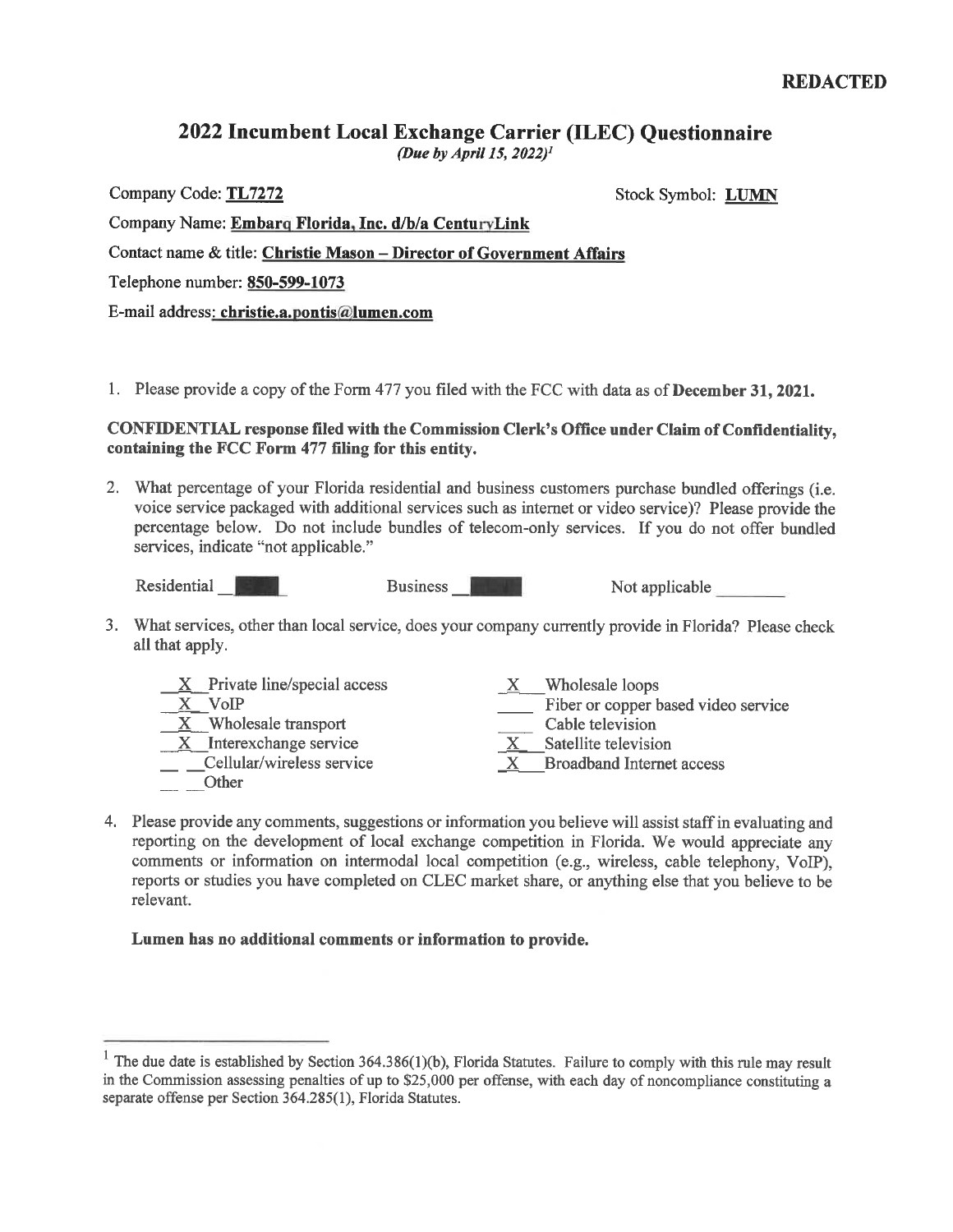*5.* Does your company currently publicly publish your service and price schedules for services offered in Florida at a location other than the Florida Public Service Commission? If yes, please indicate where and include the complete address or hyperlink if on a webpage. (Chapter 364.04, F.S.)

**Embarq Florida, Inc. d/b/a CenturyLink publishes its Local Terms of Service at the following**  web site: http://www.centurylink.com/aboutus/legal/tariff-library.html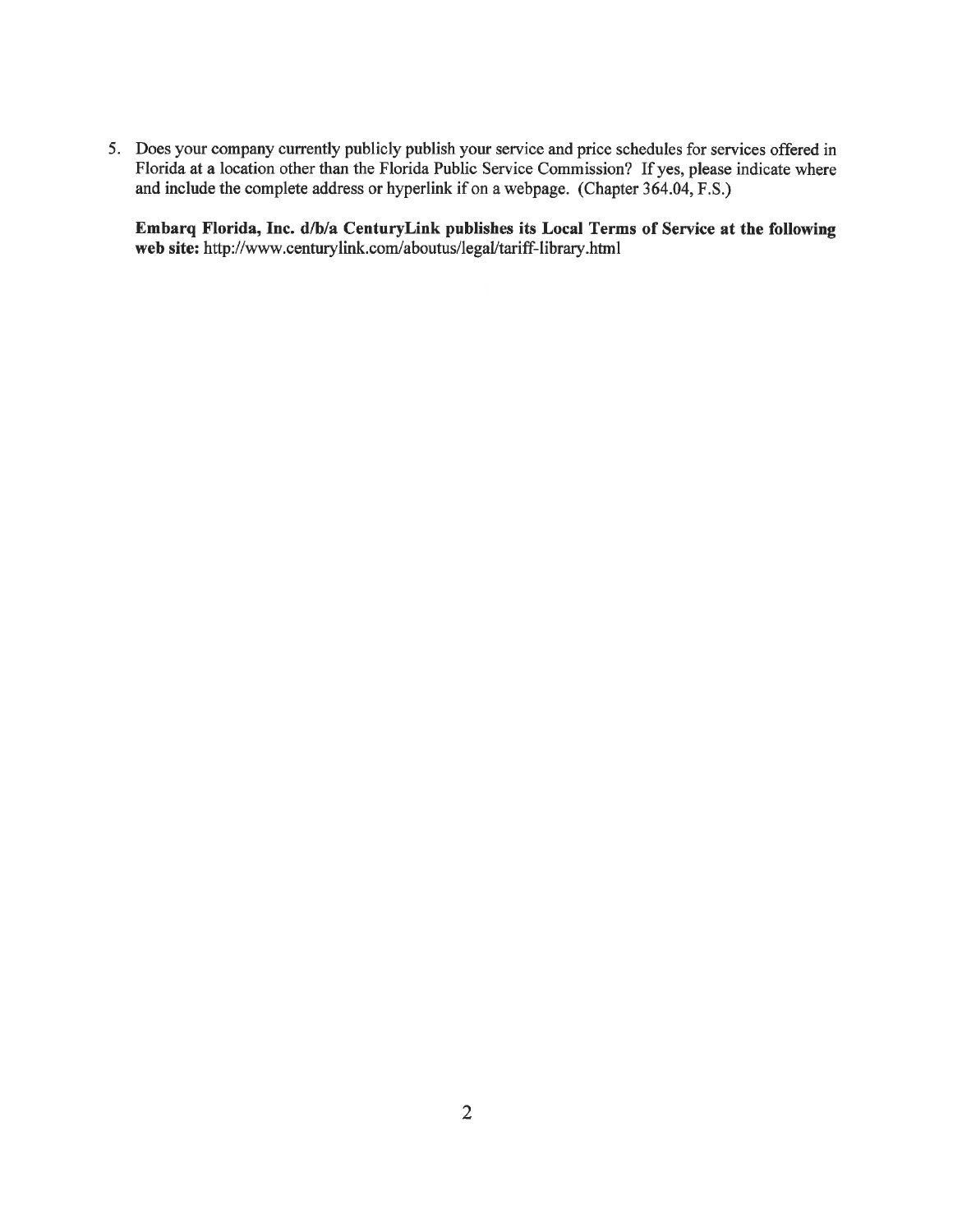|  |  | <b>Form 477 Filling Summary</b> |
|--|--|---------------------------------|
|--|--|---------------------------------|

 $\mathbf{r}$ 

|<br>| 1999|<br>| 1999|<br>| 1999|<br>| 1999|<br>| 1999|<br>| 1999| .<br>Operations:<br>B.ICO 06830650416

#### Filer Identification

| <b>Beetlan</b>                                         | Field                                                           | Response                                                                                                                                           |
|--------------------------------------------------------|-----------------------------------------------------------------|----------------------------------------------------------------------------------------------------------------------------------------------------|
| <b>Filter</b><br>Information                           | Gamestoy<br>Name                                                | Centurylians, Jon.                                                                                                                                 |
|                                                        | <b>Righting</b><br>Conserv<br>Name                              | Lumen Technologies, Inc.                                                                                                                           |
|                                                        | Filma Type                                                      | <b>B.EC</b>                                                                                                                                        |
|                                                        | SAC ID                                                          | 160338.770209,190254,190567.210345,220368,200476,230471.230485.240006,250299.259789.259789,270434,280458,290552.290567.290567.290574,38050300      |
|                                                        | 49982                                                           | 001468.882582,652263.912690.655583.883998,604155,804156.804156,804568,884581,884165.604188.804582,804189,804281.654204.804267.804210.804210.804210 |
| <b>Data</b><br>Contact<br>Internation                  | Onto<br>Ganzel<br><b>Name</b>                                   | Lynn Guerran                                                                                                                                       |
|                                                        | $D$ ata<br>Cantert<br><b>Pitcate</b><br>Number                  | (729) 564-8542                                                                                                                                     |
|                                                        | Chicle.<br>Continue E-<br>matt                                  | iyatçı.>man@brançma                                                                                                                                |
| Emergency<br>Operations<br>Contact<br>Information      | Emergency<br><b>Operations</b><br>Namo                          | Jamb Darkin                                                                                                                                        |
|                                                        | Emergency<br>Openshorth<br><b>Philadel</b><br><b>Attornized</b> | (333) 797-7084                                                                                                                                     |
|                                                        | <b>Release cy</b><br>Consalinne<br>Europe                       | (apdylanisw@arreausen                                                                                                                              |
| Certifying<br><b>Ortiglas</b><br>Cortast<br>bdormation | Centifying<br>Official<br>Nome.                                 | Stecy Hartman                                                                                                                                      |
|                                                        | Contrient<br>pricial<br>Phone<br>Nunday                         | (720) 576-3421                                                                                                                                     |
|                                                        | CertifyIng<br>Official F-<br>cost                               | slaupartman@utrer.com                                                                                                                              |